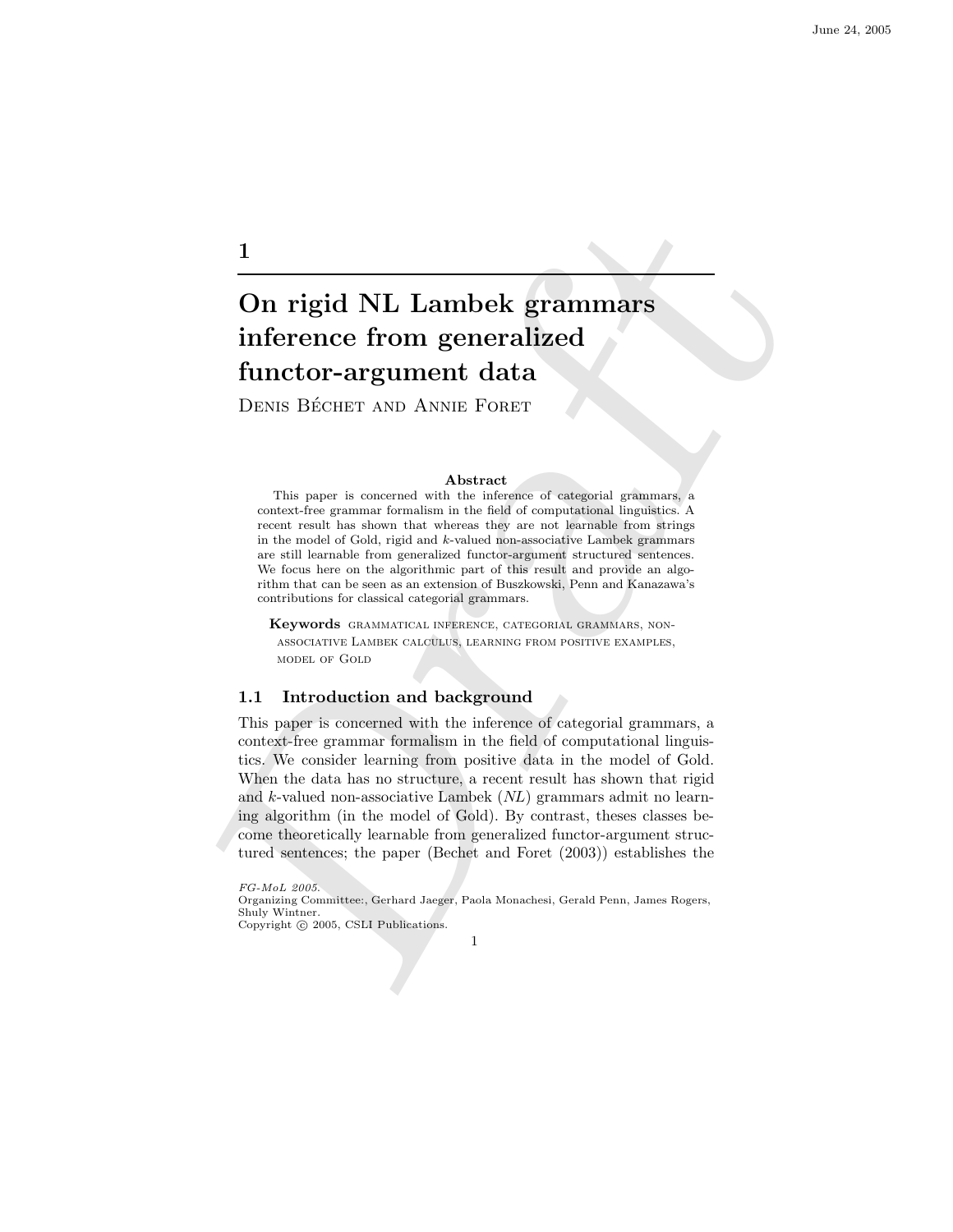#### 2 / DENIS BÉCHET AND ANNIE FORET

existence of such learning algorithms, without explicitly defining one. We focus here on the algorithmic part for NL rigid grammars; we explicit an algorithm (for the rigid case) that can be seen as an extension to NL of Buszkowski, Penn and Kanazawa's contributions Buszkowski and Penn (1990), Kanazawa (1998a) for classical (AB) categorial grammars. The algorithm introduced here ouputs a grammar with variables and constraints, an alternative representation for NL rigid grammars, that is defined later in this article; this kind of representation can be seen as the necessary information used by parses to check sentence recognizability Aarts and Trautwein (1995).

Learning. The model of Gold (1967) used here consists in defining an algorithm on a finite set of structured sentences that converges to obtain a grammar in the class that generates the examples.

In a grammar system  $\langle G, S, L \rangle$  (that is G is a "hypothesis space", S is a "sample space",  $\bf{L}$  is a function from  $\bf{G}$  to subsets of  $\bf{S}$ ) a function  $\phi$  is said to learn **G** in Gold's model iff for any  $G \in \mathbf{G}$  and for any enumeration  $\langle e_i \rangle_{i \in \mathbb{N}}$  of  $\mathbf{L}(G)$  there exists  $n_0 \in \mathbb{N}$  and a grammar  $G' \in$ **G** such that  $\mathbf{L}(G') = \mathbf{L}(G)$  and  $\forall n \geq n_0, \phi(\langle e_0, \dots, e_n \rangle) = G'.$ 

Categorial Grammars. The reader not familiar with Lambek Calculus and its non-associative version will find nice presentation in (Lambek (1961), Buszkowski (1997), Moortgat (1997), de Groote and Lamarche (2002)). We use in the paper non-associative Lambek calculus (written NL) without empty sequence and without product.

The types  $Tp$  are generated from a set of *primitive types*  $Pr$  by two binary connectives "/" (over) and "\" (under):  $Tp ::= Pr | Tp\angle Tp | Tp/Tp$ .

nn Prum (1990), Kamazam (1993s) for chassical (1/2) cyforsini grammar with variables and constraints, an alternative representation for A/r rigid grammars, that is defined tater in this article this land of representation A categorial grammar is a structure  $G = (\Sigma, I, S)$  where:  $\Sigma$  is a finite alphabet (the words in the sentences);  $I : \Sigma \mapsto \mathcal{P}^f(T)$  is a function that maps a set of types to each element of  $\Sigma$  (the possible categories of each word);  $S \in Pr$  is the main type associated to correct sentences. A kvalued categorial grammar is a categorial grammar where, for every word  $a \in \Sigma$ ,  $I(a)$  has at most k elements. A rigid categorial grammar is a 1-valued categorial grammar.

A sentence belongs to the *language* of  $\overline{G}$ , provided its words can be assigned types that derive S according to the rules of the type calculus.

The case of AB categorial grammars is defined by two rules :

$$
\angle_e : A \mid B, B \Rightarrow A \quad \text{and} \quad \angle_e : B, B \setminus A \Rightarrow A \tag{AB \text{ rules}}
$$

In the case of NL, the derivation relation  $\vdash_{NL}$  is defined by (left part belongs to  $\mathcal{T}_{T_p}$  the set of binary trees over  $T_p$ ):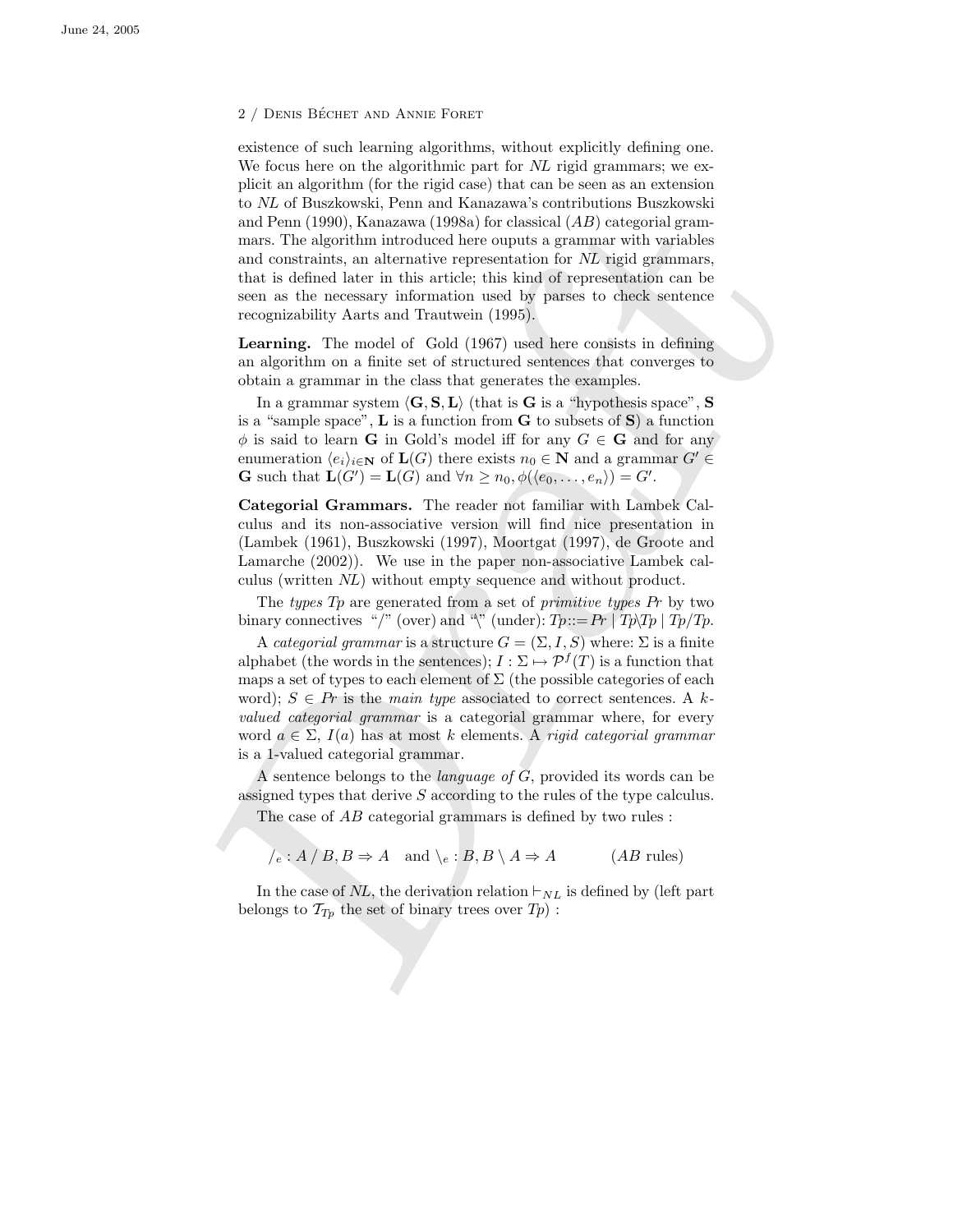ON RIGID NL GRAMMARS INFERENCE / 3

$$
\frac{\Gamma\vdash A \mathbf{A}\mathbf{x}}{\Delta\vdash A} \mathbf{A}\mathbf{x} \qquad \frac{(\Gamma, B)\vdash A}{\Gamma\vdash A/B} / R \qquad \frac{(A, \Gamma)\vdash B}{\Gamma\vdash A\setminus B} \setminus R
$$
\n
$$
\frac{\Gamma\vdash A \quad \Delta[A]\vdash B}{\Delta[\Gamma]\vdash B} \mathbf{Cut} \quad \frac{\Gamma\vdash A \quad \Delta[B]\vdash C}{\Delta[(B/A, \Gamma)]\vdash C} / L \quad \frac{\Gamma\vdash A \quad \Delta[B]\vdash C}{\Delta[(\Gamma, A\setminus B)]\vdash C} \setminus L
$$

Learning categorial grammars. Lexicalized grammars of natural languages such as categorial grammars are adapted to learning perspectives: since the rules are known, the task amounts to determine the type assignment; this usually involves a unification phase.

Draft In fact, the learnable or unlearnable problem for a class of grammars depends both of the information that the input structures carry and the model that defines the language associated to a given grammar. The input information can be just a string, the list of words of the input sentence. It can be a tree that describes the sub-components with or without the indication of the head of each sub-component. More complex input information give natural deduction structure or semantics information.

For k-valued categorial grammars: AB grammars are learnable from strings (Kanazawa (1998b)), associative Lambek grammars are learnable from natural deduction structures (elimination and introduction rules) (Bonato and Retoré (2001)) but not from strings (Foret and Le Nir (2002)), NL grammars are not learnable from well-bracketed strings but are from generalized functor argument structures (Bechet and Foret (2003)) .

Organization of the paper. Section 2 explains the notion of functorargument and its generalized version in the case of NL (as recently introduced in (Bechet and Foret (2003))). Section 3 defines the algorithm (named RGC) on these structures. Section 4 defines grammars with variables and constraints underlying the  $RGC$  algorithm. Section 5 gives the main properties of the RGC algorithm. Section 6 concludes.

#### 1.2 FA structures in NL

#### 1.2.1 FA structures

Let  $\Sigma$  be an alphabet, a FA structure over  $\Sigma$  is a binary tree where each leaf is labelled by an element of  $\Sigma$  and each internal node is labelled by the name of the binary rule.

When needed we shall distinguish two kinds of FA structures, over the grammar alphabet (the default one) and over the types.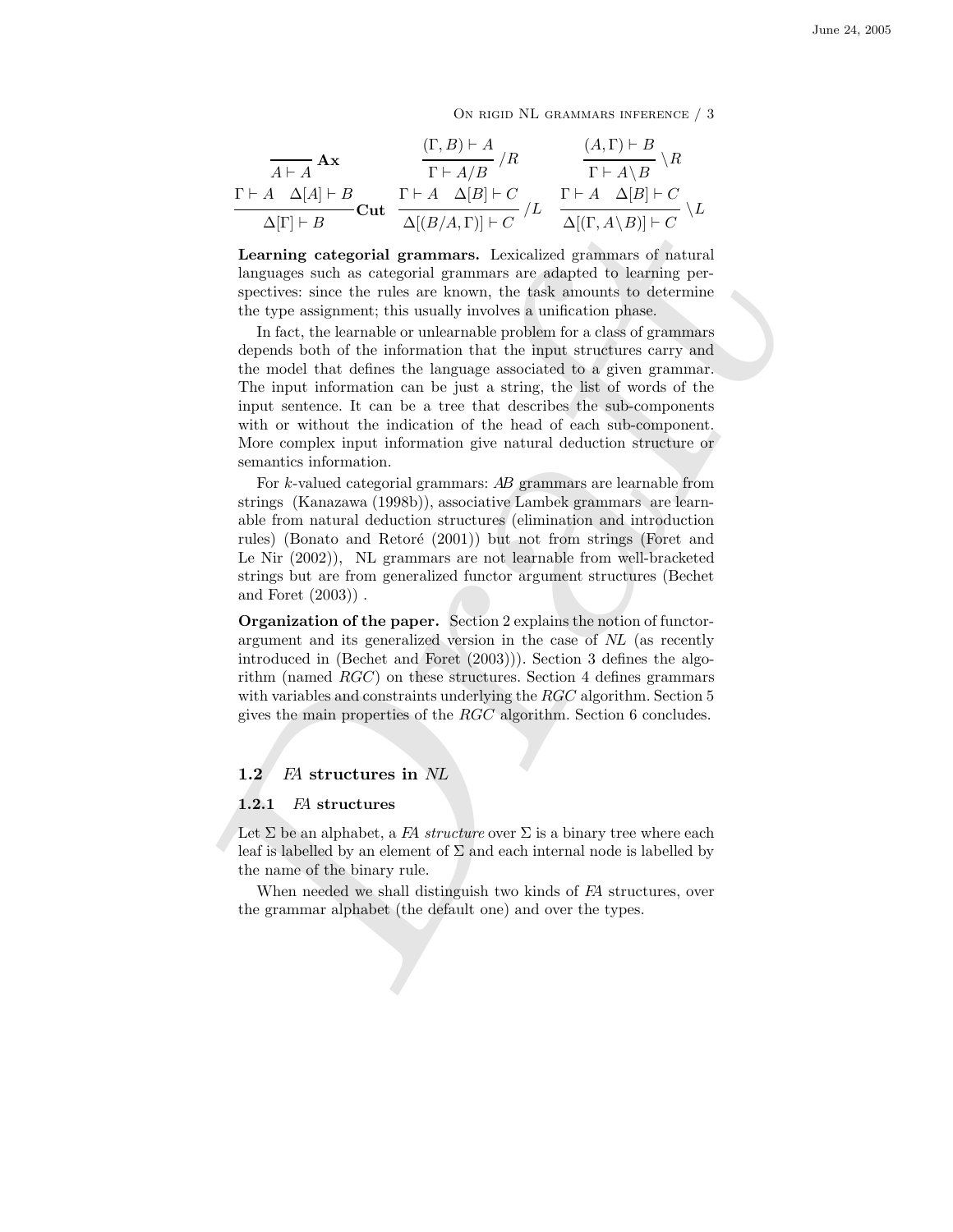4 / DENIS BÉCHET AND ANNIE FORET

# 1.2.2 GAB Deduction

A generalized AB deduction, or GAB deduction, over  $Tp$  is a binary tree using the following conditional rules  $(C \vdash_{NL} B$  must be valid in NL):

| $A/B$ $C$ | $C$ $B \setminus A$ | condition (both rules)                                                                     |
|-----------|---------------------|--------------------------------------------------------------------------------------------|
|           |                     | $\begin{array}{c c} \n\backslash e^+ & C \vdash_{NL} B \text{ valid in } NL \n\end{array}$ |

In fact, a deduction must be justified, for each node, by a proof of the corresponding sequent in NL. Thus, a rule has three premises: the two sub-deductions and a NL derivation (later called a constraint).

Notation. For  $\Gamma \in \mathcal{T}_{T_p}$  and  $A \in T_p$ , we write  $\Gamma \vdash_{GAB} A$  when there is a GAB deduction  $P$  of A corresponding to the binary tree  $\Gamma$ .

There is a strong correspondence between GAB deductions and NL derivations. In particular Theorem 1 shows that the respective string languages and binary tree languages are the same.

Theorem 1 (Bechet and Foret (2003)) If A is atomic,  $\Gamma \vdash_{GAB} A$ iff  $\Gamma \vdash_{NL} A$ 

# 1.2.3 From GAB deductions to FA structures in NL

A GAB deduction  $P$  can be seen as an annotated  $FA$  structure where the leaves are types and the nodes need a logical justification.

 $\frac{A/B-C}{A} \int_{c}^{L} \frac{B\setminus A}{c} \int_{c}^{L} \frac{B\setminus A}{c} \int_{c}^{L} \frac{B\setminus A}{c} \int_{c}^{L} \frac{C}{C} \int_{c}^{L} \frac{C}{C} \int_{c}^{L} \frac{C}{C} \int_{c}^{L} \frac{C}{C} \int_{c}^{L} \frac{C}{C} \int_{c}^{L} \frac{C}{C} \int_{c}^{L} \frac{C}{C} \int_{c}^{L} \frac{C}{C} \int_{c}^{L} \frac{C}{C} \int_{c}^{L} \frac{C}{C} \int_{c$ We write  $FA_{Tp}(\mathcal{P})$  for the FA structure over types that corresponds to  $P$  (internal types and NL derivations are forgotten). We then define FA structures over  $\Sigma$  instead of over T<sub>p</sub> (these two notions are close). **Definition**  $G = (\Sigma, I, S)$  generates a FA structure F over  $\Sigma$  (in the GAB derivation model) iff there exists  $c_1, \ldots, c_n \in \Sigma$ ,  $A_1, \ldots, A_n \in T_p$ and a  $GAB$  derivation  $P$  such that:

$$
\begin{cases} G: c_i \mapsto A_i \ (1 \le i \le n) \\ FA_{Tp}(\mathcal{P}) = F[c_1 \to A_1, \dots, c_n \to A_n] \end{cases}
$$

where  $F[c_1 \rightarrow A_1, \ldots, c_n \rightarrow A_n]$  is obtained from F by replacing respectively the left to right occurrences of  $c_1, \ldots, c_n$  by  $A_1, \ldots, A_n$ .

The language of FA structures corresponding to G, written  $\mathcal{FL}_{GAB}(G)$ , is the set of FA structures over  $\Sigma$  generated by G.

**Example 1** Let  $G_1$ : { $John \rightarrow N$ ;  $Mary \rightarrow N$ ; likes  $\rightarrow N \setminus (S/N)$ } we get:  $\big|_{e^+}\big(\big|_{e^+}\big(John, likes\big), Mary\big) \in \mathcal{FL}_{GAB}(G_1)$ 

#### 1.3 Algorithm on functor-argument data

#### 1.3.1 Background -RG algorithm

We first recall Buszkowski's Algorithm called RG as in Kanazawa (1998b), it is defined for AB grammars, based on  $\ell_e$  and  $\lambda_e$ .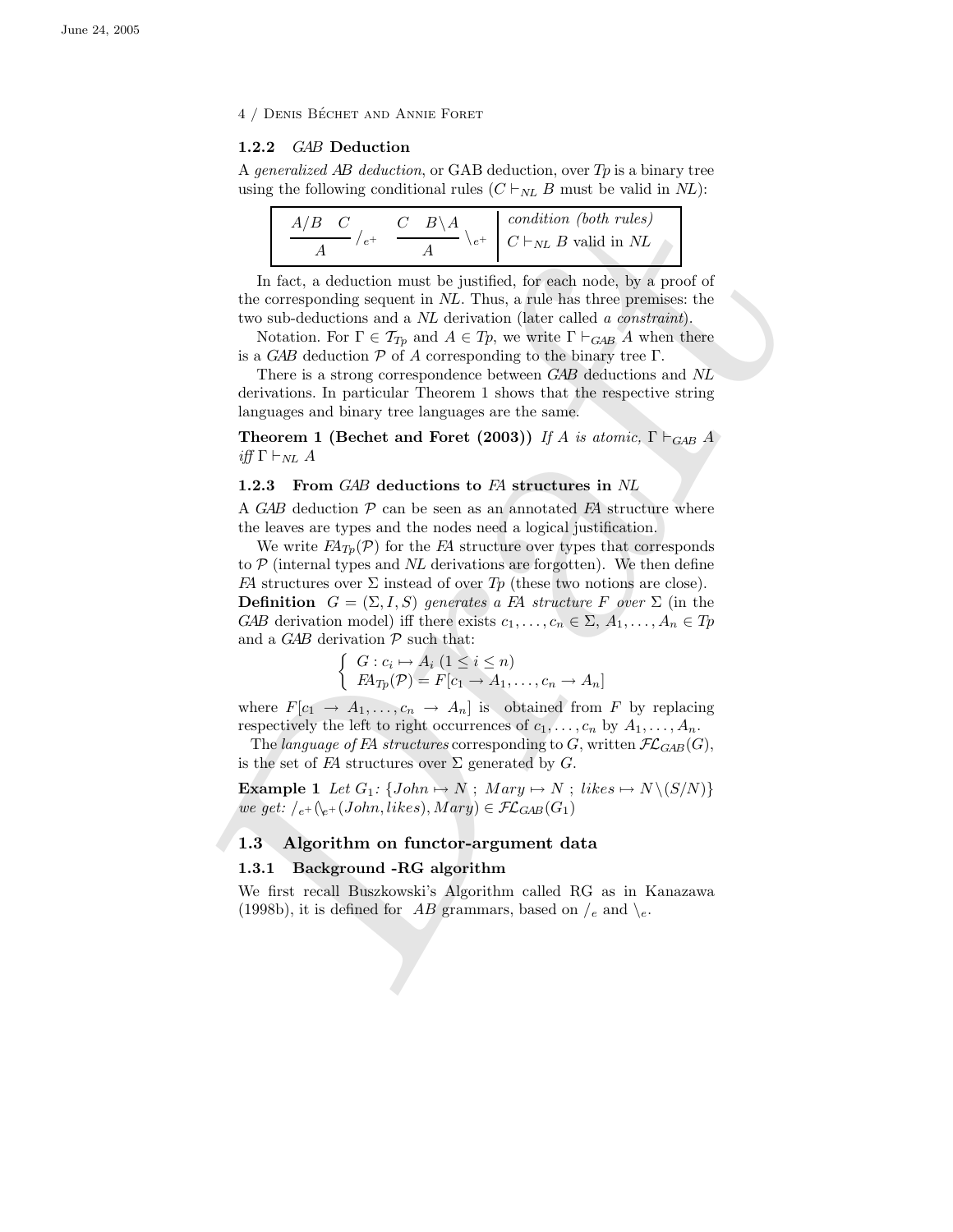On rigid NL grammars inference / 5

The RG algorithm takes a set  $D$  of functor-argument structures as positive examples and returns a rigid grammar  $RG(D)$  compatible with the input if there is one (compatible means that  $D$  is in the set of functor-argument structures generated by the grammar). Sketch of RG-algorithm, computing  $RG(D)$ :

- 1. assign  $S$  to the root of each structure
- 2. assign distinct variables to argument nodes
- 3. compute the other types on functor nodes according to  $/e$  and  $\searrow$
- 4. collect the types assigned to each symbol, this provides  $GF(D)$
- 5. unify (classical unification) the types assigned to the same symbol in  $GF(D)$ , and compute the most general unifier  $\sigma_{mgu}$  of this family of types.
- 6. The algorithm fails if unification fails, otherwise the result is the application of  $\sigma_{mgu}$  to the types of  $GF(D)$  :  $RG(D)$  =  $\sigma_{mgu}(GF(D)).$

## 1.3.2 An algorithm for NL : a proposal

In the context of NL-grammars, we show how rules  $/_{e+}$  and  $\geq_{e+}$  will play the role of classical forward and backward elimination  $\ell_e$  and  $\ell_e$ .

We now give an algorithm that given a set of positive examples D computes  $RGC(D)$  composed of a general form of grammar together with derivation constraints on its type variables. This formalism is developped in next section. The main differences between RG and RGC appear in steps (3) and (6).

# Algorithm for  $RGC(D)$  - rigid grammar with constraints

- 1. assign  $S$  to root;
- 2. assign distinct variables  $x_i$  to argument nodes;
- Sketch of RG-algorithm, computing  $RG(D)$ :<br>
1. assign 5 to the note of each structure codes according to /, and \, a. sasign distinct variables to argument rodes according to /, and \, 4. colect the types assigned to each s 3. compute the other types on functor nodes and the derivation constraints according to  $e_+$  and  $\lambda_{e_+}$  rules as follows : for each functor node in a structure corresponding to an argument  $x_i$  and a conclusion  $A_i$  assign one of the types (according to  $\overline{A/x'_i}$ <br>the rule)  $A_i/x'_i$  or  $x'_i \setminus A$ , where the  $x'_i$  variables are the rule)  $A_i/x'_i$  or  $x'_i \setminus A_i$ , where the  $x'_i$  variables are all distinct and add the constraint  $x_i \vdash x'_i$ ; . A  $x_i$ 
	- 4. collect the types assigned to each symbol, this provides  $GF^+(D)$ ; and collect the derivation constraints, this defines  $GC^+(D)$ ; let  $GFC(D) = \langle GF^+(D), GC^+(D)\rangle$
	- 5. unify (classical unification) the types assigned to the same symbol in  $GF^+(D)$ , and compute the most general unifier  $\sigma_{mqu}$  of this family of types.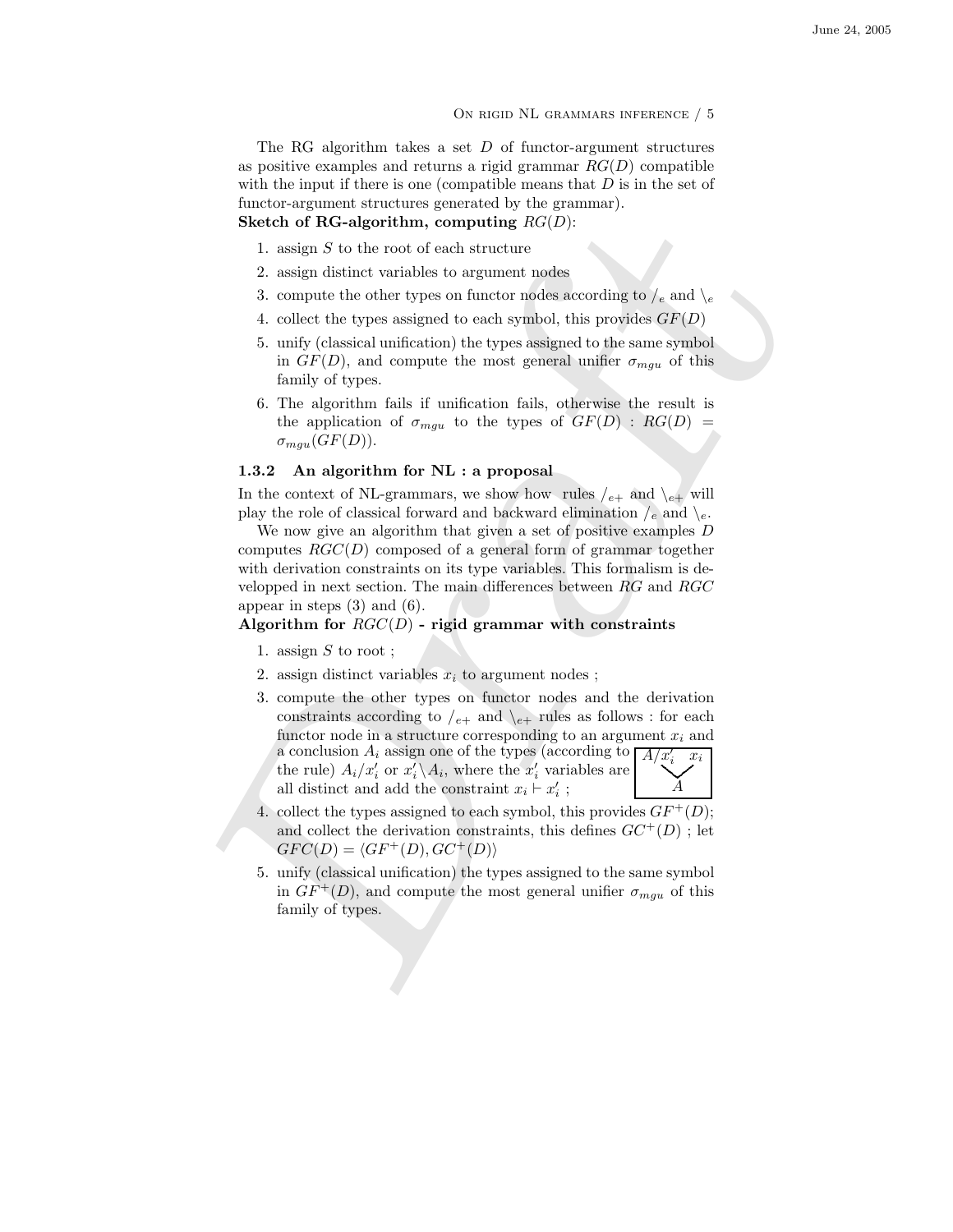- 6 / DENIS BÉCHET AND ANNIE FORET
	- 6. The algorithm fails if unification fails, otherwise the result is the application of  $\sigma_{mqu}$  to the types of  $GF^+(D)$  and to the set of constraints, this defines  $RGC(D) = \langle RG^+(D), RC^+(D)\rangle$  consisting in the rigid grammar  $RG^+(D) = \sigma_{mgu}(GF^+(D))$  and the set of derivation constraints  $RC^+(D) = \sigma_{mgu}(GC^+(D))$ ; the result is later written  $RGC(D) = \sigma_{mgu}(GFC(D)).$

Example 2 We consider the following functor-argument structures :  $\setminus_{e^+} (\mathcal{C}_{e^+}(a, man), swims)$ 

| $\setminus_{e^+}({\scriptstyle /e^+(a,fish),\setminus_{e^+}(swims,fast)})$ |  |  |
|----------------------------------------------------------------------------|--|--|
|                                                                            |  |  |
|                                                                            |  |  |

|                  | $\sum_{e^+}$ $(\ell_{e^+}(a, man), swims)$                              |                                                                                                                                                                                                | $\chi_{e^+}(\ell_{e^+}(a, fish), \xi_{e^+}(swims, fast))$<br>The algorithm computes the following grammar with constraints :                                                                              |
|------------------|-------------------------------------------------------------------------|------------------------------------------------------------------------------------------------------------------------------------------------------------------------------------------------|-----------------------------------------------------------------------------------------------------------------------------------------------------------------------------------------------------------|
| $\boldsymbol{a}$ | general form<br>$X_1 / X_2'$ , $X_3 / X_4'$                             | $\frac{unification}{X_1 = X_3, X'_2 = X'_4}$                                                                                                                                                   | rigid grammar, constraints<br>$X_1 \, / \, X_2'$                                                                                                                                                          |
|                  | $X_2 \vdash X_2^7, X_4 \vdash X_4^7$                                    |                                                                                                                                                                                                | $X_2 \vdash X'_2, X_4 \vdash X'_2$                                                                                                                                                                        |
| fast             | $X'_5 \setminus (X'_3 \setminus S)$                                     |                                                                                                                                                                                                | $X'5\setminus (X'_3\setminus S)$                                                                                                                                                                          |
| fish             | $X_3 \rightharpoonup X'_3, X_5 \rightharpoonup X'_5$<br>$X_4$           |                                                                                                                                                                                                | $X_1 \vdash X'_3, (X'_1 \setminus S) \vdash X'5$<br>$X_4$                                                                                                                                                 |
| man              | $\overline{X_2}$                                                        |                                                                                                                                                                                                | $X_2$                                                                                                                                                                                                     |
| swims            | $X'_1 \setminus S, X_5$<br>$X_1 \vdash X'_1$                            | $X_5 = X'_1 \setminus S$                                                                                                                                                                       | $X'_1\setminus S$<br>$X_1 \vdash X'_1$                                                                                                                                                                    |
| 1.4              |                                                                         | Grammars with variables and constraints                                                                                                                                                        | Let Var denote a set of variables, we write $Tp_{Var}$ the set of types that                                                                                                                              |
|                  | <b>Definition.</b> A grammar with variables and constraints on Var is a | are constructed from the primitive types $Pr \cup Var$ .                                                                                                                                       |                                                                                                                                                                                                           |
|                  |                                                                         |                                                                                                                                                                                                |                                                                                                                                                                                                           |
|                  |                                                                         |                                                                                                                                                                                                |                                                                                                                                                                                                           |
|                  |                                                                         |                                                                                                                                                                                                | structure $\langle G, C \rangle$ where G is a categorial grammar whose types are in                                                                                                                       |
|                  |                                                                         | $Tp_{Var}$ and C is a set of sequents $t_i \vdash t'_i$ with types in $Tp_{Var}$ .                                                                                                             | We then define a structure language $FL_{GAB}(\langle G, C \rangle)$ based on deriva-                                                                                                                     |
|                  |                                                                         |                                                                                                                                                                                                | tions defined similarly to $GAB$ , by replacing the conditions $C \vdash B$ valid                                                                                                                         |
|                  |                                                                         | in NL with conditions of the form $C \vdash B \in \mathcal{C}$ (constraints):                                                                                                                  |                                                                                                                                                                                                           |
|                  |                                                                         |                                                                                                                                                                                                | <b>Definition.</b> FL <sub>GAB</sub> ( $\langle G, C \rangle$ ) is the set of functor-argument structures                                                                                                 |
|                  |                                                                         |                                                                                                                                                                                                | obtained from deductions using the following conditional rules:                                                                                                                                           |
|                  |                                                                         |                                                                                                                                                                                                |                                                                                                                                                                                                           |
|                  |                                                                         |                                                                                                                                                                                                |                                                                                                                                                                                                           |
|                  |                                                                         | $\begin{array}{c c c} A/B & C & C & B\backslash A \\ \hline A & /e^+c & A & e^+c \\ \end{array} \bigg \begin{array}{c} condition \; (both \; rules) \\ C \vdash B \in \mathcal{C} \end{array}$ |                                                                                                                                                                                                           |
|                  |                                                                         |                                                                                                                                                                                                | <b>Definition.</b> For any NL-grammar $G$ , Constraints(G) is the set of NL-                                                                                                                              |
|                  |                                                                         |                                                                                                                                                                                                | valid sequents $t_i \vdash t'_i$ where $t_i$ is any head subtype <sup>1</sup> of a type assigned                                                                                                          |
|                  |                                                                         |                                                                                                                                                                                                | by $G$ , and $t'_{i}$ is any argument subtype <sup>2</sup> of any type assigned by $G$ .                                                                                                                  |
|                  |                                                                         |                                                                                                                                                                                                | <b>Property</b> : the constraints of any rule $\ell_{e^+}$ or $\ell_{e^+}$ in a GAB deduction                                                                                                             |
|                  |                                                                         |                                                                                                                                                                                                | for G belong to $Constraints(G)$ (proof by induction on a deduction).                                                                                                                                     |
|                  |                                                                         |                                                                                                                                                                                                |                                                                                                                                                                                                           |
|                  | an argument subtype of $A/B$ and of $B \setminus A$                     |                                                                                                                                                                                                | $\frac{1}{1}A$ is head subtype of A, a head subtype of A is head subtype of $A/B$ and $B \backslash A$<br>${}^{2}B$ is an argument subtype of $A/B$ and of $B \setminus A$ , any argument subtype of A is |

#### 1.4 Grammars with variables and constraints

| $A/B$ $C$ | $R \setminus \Delta$ | condition (both rules) |
|-----------|----------------------|------------------------|
| $e^+$ C   |                      | $CC \vdash B \in C$    |

 $1_A$  is head subtype of A, a head subtype of A is head subtype of  $A/B$  and  $B\setminus A$  ${}^{2}B$  is an argument subtype of  $A/B$  and of  $B\setminus A$ , any argument subtype of A is an argument subtype of  $A/B$  and of  $B \setminus A$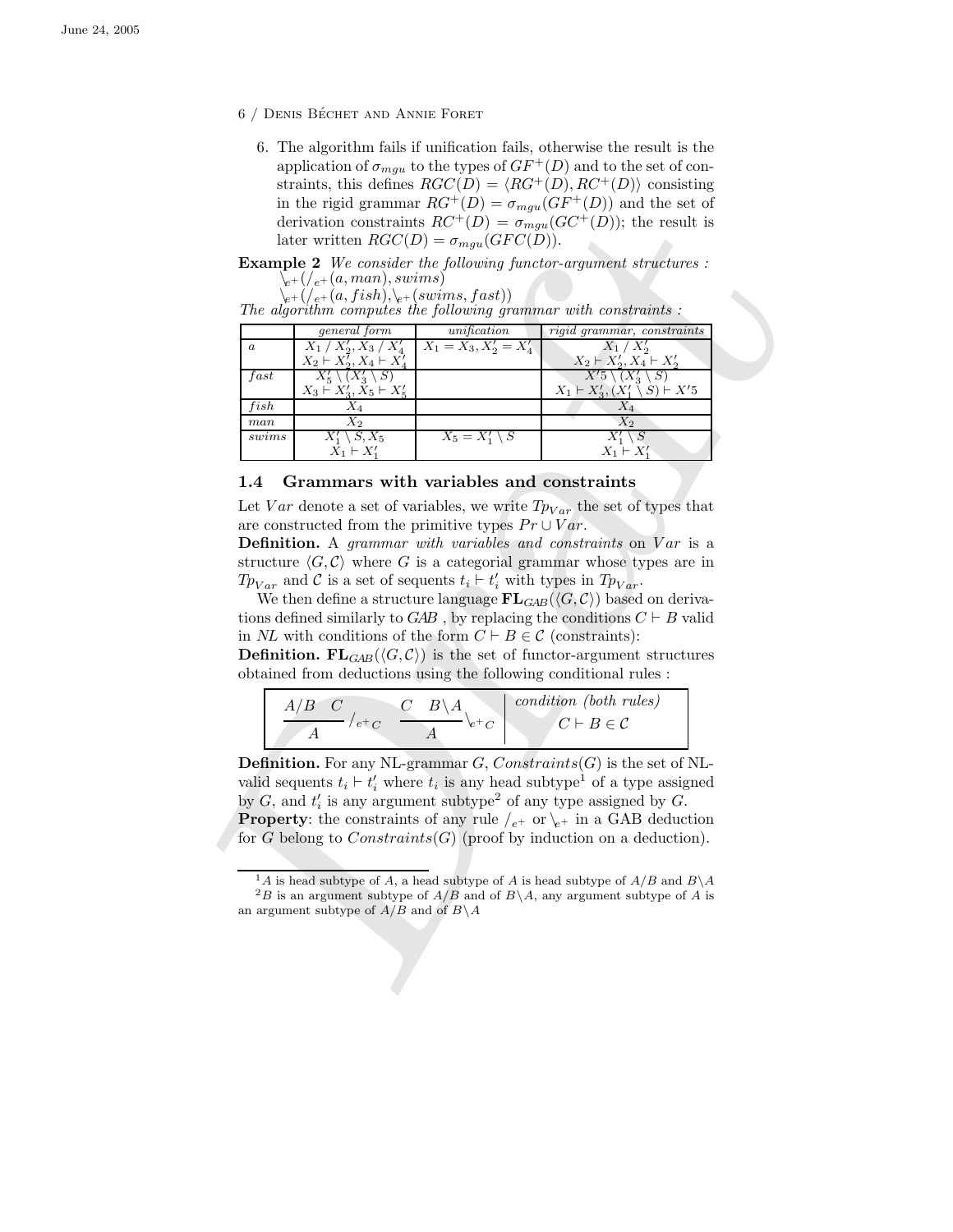On rigid NL grammars inference / 7

A partial order<sup>3</sup> on grammars with variables and constraints. Let us write  $\langle G, C \rangle \subseteq \langle G', C' \rangle$  IFF both  $G \subseteq G'^4$  and  $C \subseteq C'$ . For a substitution  $\sigma$ , we write  $\sigma \langle G, C \rangle = \langle \sigma(G), \sigma(C) \rangle$  and define:

 $\langle G, C \rangle \sqsubseteq \langle G', C' \rangle$  IFF  $\exists \sigma : \sigma \langle G, C \rangle \subseteq \langle G', C' \rangle$ 

 $G \sqsubseteq G'$  IFF  $\exists \sigma : \sigma(G) \subseteq G'$ 

Next properties follow easily. Property:

 $\langle G, C \rangle \subseteq \langle G', C' \rangle$  implies  $\mathbf{FL}_{GAB}(\langle G, C \rangle) \subseteq \mathbf{FL}_{GAB}(\langle G', C' \rangle)$ 

**Property:** FL<sub>GAB</sub>( $\langle G, Constraints(G) \rangle$ ) =  $\mathcal{FL}_{GAB}(G)$ , for G on Tp.

# 1.5 Properties of algorithm  $RGC$ .

Next property is analogue to properties by Buszkowski and Penn for RG; the first part concerns the general forms (defined in step (4) of RGC), the second concerns the rigid form computed in the final step.

**Property 2** Let  $D$  be a finite set of structures and  $G$  a rigid grammar: IF  $D \subseteq \mathcal{FL}_{GAB}(G)$  THEN

 $(1) \exists \sigma : \sigma(GFC(D)) \subseteq \langle G, Constraints(G) \rangle$ 

(2)  $RGC(D)$  exists and  $\exists \tau : \tau(RGC(D)) \subseteq \langle G, Constraints(G) \rangle$ 

 $(3)$   $D \subseteq \mathbf{FL}_{GAB}(GFC(D)) \subseteq \mathbf{FL}_{GAB}(RGC(D)) \subseteq \mathcal{FL}_{GAB}(G)$ 

G C CTF  $\exists x : \sigma(G) \subseteq G'$ <br>
Next properties follow easily<br>
Next properties of  $G, C \subseteq \langle G', C' \rangle$  implies  $\mathbf{FL}_{\text{cdd}}((G, C)) \subseteq \mathbf{FL}_{\text{cdd}}((G, C'))$ <br>  $\mathbf{Proporty: }\mathbf{FL}_{\text{cdd}}((G, Constraint s(G))) = \mathcal{FL}_{\text{cdd}}((G, C))$ , for  $G$  on  $\mathcal{T}_D$ <br>  $\mathbf{Proporty: }\$ **Proof of property 2 (1)**: each  $F_i \in D$  corresponds to (at least one) GAB-derivation in G, we choose one such  $\mathcal{P}_i$  for each  $F_i$ . Each  $F_i \in D$ also corresponds to an annotated structure computed at step (3) of the RGC algorithm, that we write  $\mathcal{Q}_i$ . We first focus on these structures for a given i and define gradually a substitution  $\sigma$ . Each node of  $F_i$ labelled by rule  $\ell_{e^+}$  ( $\ell_{e^+}$  is to be treated similarly) is such that : - when considered in  $\mathcal{Q}_i$ , it is labelled by a type that we write  $t_j$  with

successors labelled by  $t_j/x'_j$  and  $x_j$  (from left to right) for some j; - when considered in  $\mathcal{P}_i$ , it is labelled by a type  $A_j$  with 2 successors

labelled by some types  $A_j/B_j$  and  $\Gamma_j$  (from left to right) such that  $\Gamma_j$ is a formula and  $\Gamma_j \vdash B_j$  is valid in NL.

We then take  $\sigma(x_j) = \Gamma_j$  and  $\sigma(x'_j) = B_j$ . We get more generally :  $\sqrt{ }$  $\left| \right|$ (i) if t labels a node in  $\mathcal{Q}_i$ 

then  $\sigma(t)$  labels the corresponding node in  $\mathcal{P}_i$ 

(ii)  $\sigma(x_j) \vdash \sigma(x'_j)$  is valid in NL and belongs to  $Constraints(G)$ where (ii) is clear by construction, and (i) is proved by induction on the

length of  $t :$  as a basis, we consider the root node  $S$  that is invariant by  $\sigma$ , and the variable cases with the definition of  $\sigma(x_j)$ , we apply otherwise the hypothesis for  $t_j$  to  $\sigma(t_j/x'_j) = \sigma(t_j)/\sigma(x'_j)$  or  $\sigma(x'_j \setminus t_j) =$ 

 $\mathcal{K}$ 

<sup>3</sup>with equality up to renaming

<sup>&</sup>lt;sup>4</sup>by  $G \subseteq G'$ , we mean the assignments in G are also in  $G'$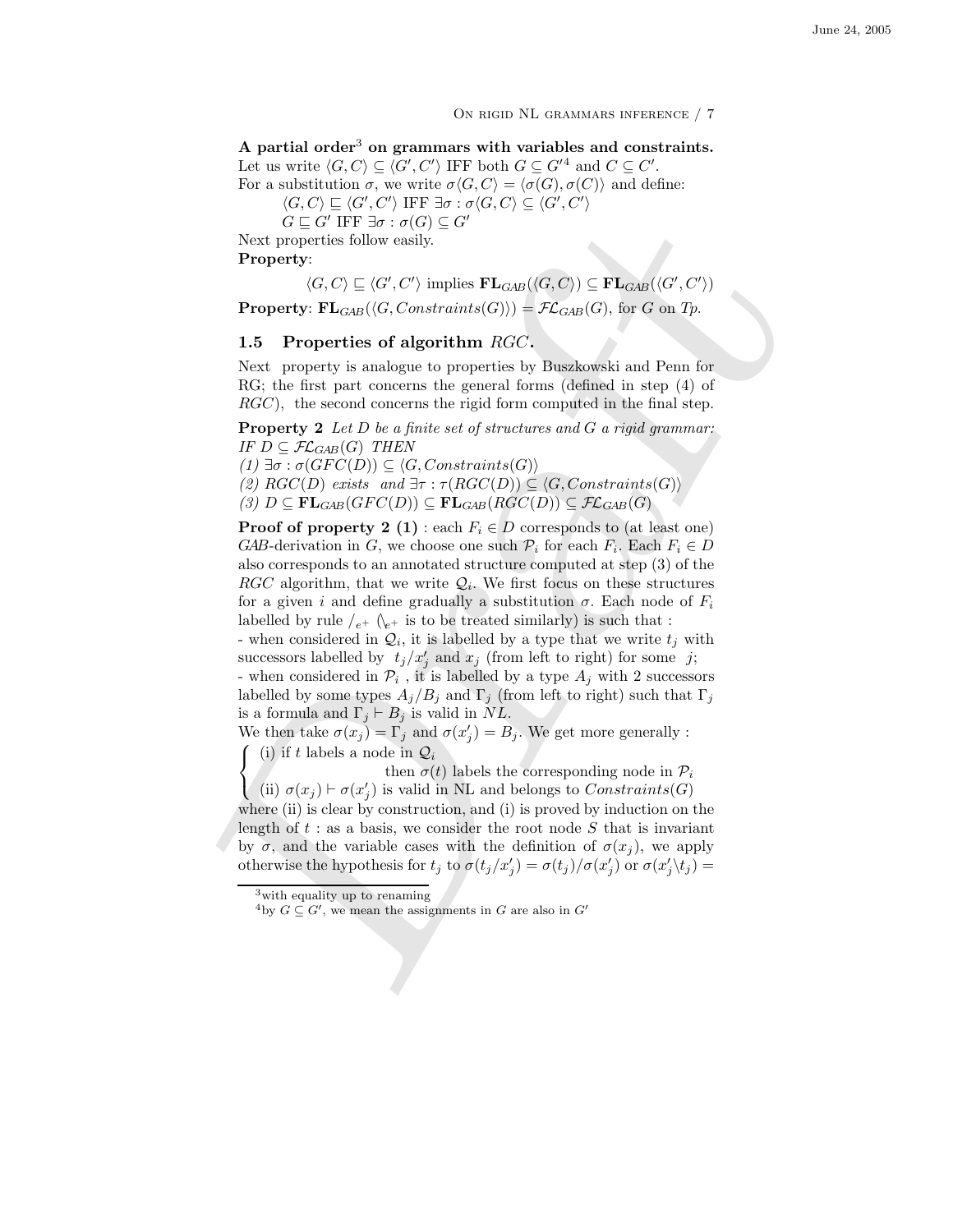8 / DENIS BÉCHET AND ANNIE FORET

 $\sigma(x'_j) \backslash \sigma(t_j)$ . Properties (i) (ii) give (1)

**Proof of property 2 (2)**: we take  $\sigma$  as in (1), this shows that unification succeeds for the family of types of  $GF^+(D)$  (it admits a unifier since  $\sigma(GF^+(D)) \subseteq G$ , where G is rigid); we consider a most general unifier  $\sigma_{mgu}$ , such that  $RGC(D) = \sigma_{mgu}(GFC(D))$ , which provides the existence of  $\tau$  such that  $\sigma = \tau \circ \sigma_{mgu}$ ; rewriting 2(1) gives 2(2) **Proof of property 2 (3):** from  $D \subseteq FL_{GAB}(GFC(D))$  (clear by construction)  $RGC(D) = \sigma_{mqu}(GFC(D))$  and from property  $2(2)$ 

**Lemma 3 (Incrementality)** IF  $D\subseteq D'\subseteq \mathcal{FL}_{GAB}(G)$  where G is rigid THEN  $\exists \eta : \eta(RGC(D)) \subseteq RGC(D')$  (written  $RGC(D) \sqsubseteq RGC(D')$ ).

**Proof :** suppose G is rigid with  $D \subseteq D' \subseteq \mathcal{FL}_{GAB}(G)$ ; we already know from Proposition 2(2) that  $RGC(D)$  and  $RGC(D')$  are defined. Let us show  $RGC(D) \sqsubseteq RGC(D')$ ;

let  $\sigma_{mgu}$  and  $\sigma'_{mgu}$  denote the respective most general unifier computed by step 5 of the RGC algorithm for  $D$  and  $D'$ ;

since  $D \subseteq D'$ ,  $\sigma'_{mgu}$  is also a unifier for D therefore (i)  $\exists \eta : \sigma'_{mgu} = \eta \circ \sigma_{mgu}$ ;

on the other hand, from  $D$  to  $D'$ , we only add new generalized FAstructures, thus new variables in step 3 of the algorithm, new types and new constraints in step 4, thus:

(ii)  $D \subseteq D'$  implies  $GFC(D) \subseteq GFC(D')$  (modulo variable renaming) also from the algorithm:

(iii)  $RGC(D) = \sigma_{mgu}(GFC(D))$  and  $RGC(D') = \sigma'_{mgu}(GFC(D'))$ all of which we get  $RGC(D') = \eta \circ \sigma_{mgu}(GFC(D'))$ ; hence (inclusion modulo variable renaming):  $\eta \circ \sigma_{mgu}(GFC(D)) \subseteq \eta \circ \sigma_{mgu}(GFC(D'))$ 

 $= RGC(D')$ 

 $=\eta(RGC(D))$ 

**Theorem 4 (Convergence)** Let G be a rigid grammar, and  $\langle F_i \rangle_{i \in \mathbb{N}}$ denote any enumeration of  $\mathcal{FL}_{GAB}(G)$ , RGC converges on  $\langle F_i \rangle_{i \in \mathbb{N}}$  to a grammar with variables and constraints having the same language.  $\exists p_0 \forall p > p_0 : RGC(D_p) = RGC(D_{p_0}),$   $\mathbf{FL}_{GAB}(RGC(D_p)) = \mathcal{FL}_{GAB}(G)$ where  $D_p = \{F_1, \ldots, F_p\}$ 

unifor  $\pi_{\rm max}$ , such that *RGC*( $D$ ) =  $\overline{\sigma}_{\rm max}(\overline{GFG(D)})$ , which provides the existence of  $\tau$  such that  $\sigma = \tau \circ \sigma_{\rm max}$ , ( $\tau$ EVC( $D$ )), ( $\tau$ Por  $\sigma$ ) = **Provides** construction) *RGC*( $D$ ) =  $\overline{\tau} = \sigma_{\rm max}$ ,  $\tau$ **Proof**: given G rigid  $\{G', \exists \sigma : \sigma(G') \subseteq G\}$  is finite (up to renaming) and from the above lemma:  $RG^+(D_p) \sqsubseteq RG^+(D_{p+1}) \sqsubseteq \ldots \sqsubseteq G$ , (using property 2) ; therefore  $\exists p'_0, \forall p > p'_0 : RG^+(D_{p+1}) = RG^+(D_p)$  (up to renaming). The constraints part of  $\langle G, C \rangle$  computed by the algorithm is such that  $C$  only involves subformulas of the types in grammar  $G$ (this holds for the general form and its substitution instances as well). Since after  $p_0$ , the grammar part is stationary, and since its set of subformulas is finite, the constraint part must also converge after  $p_0^\prime\;$  :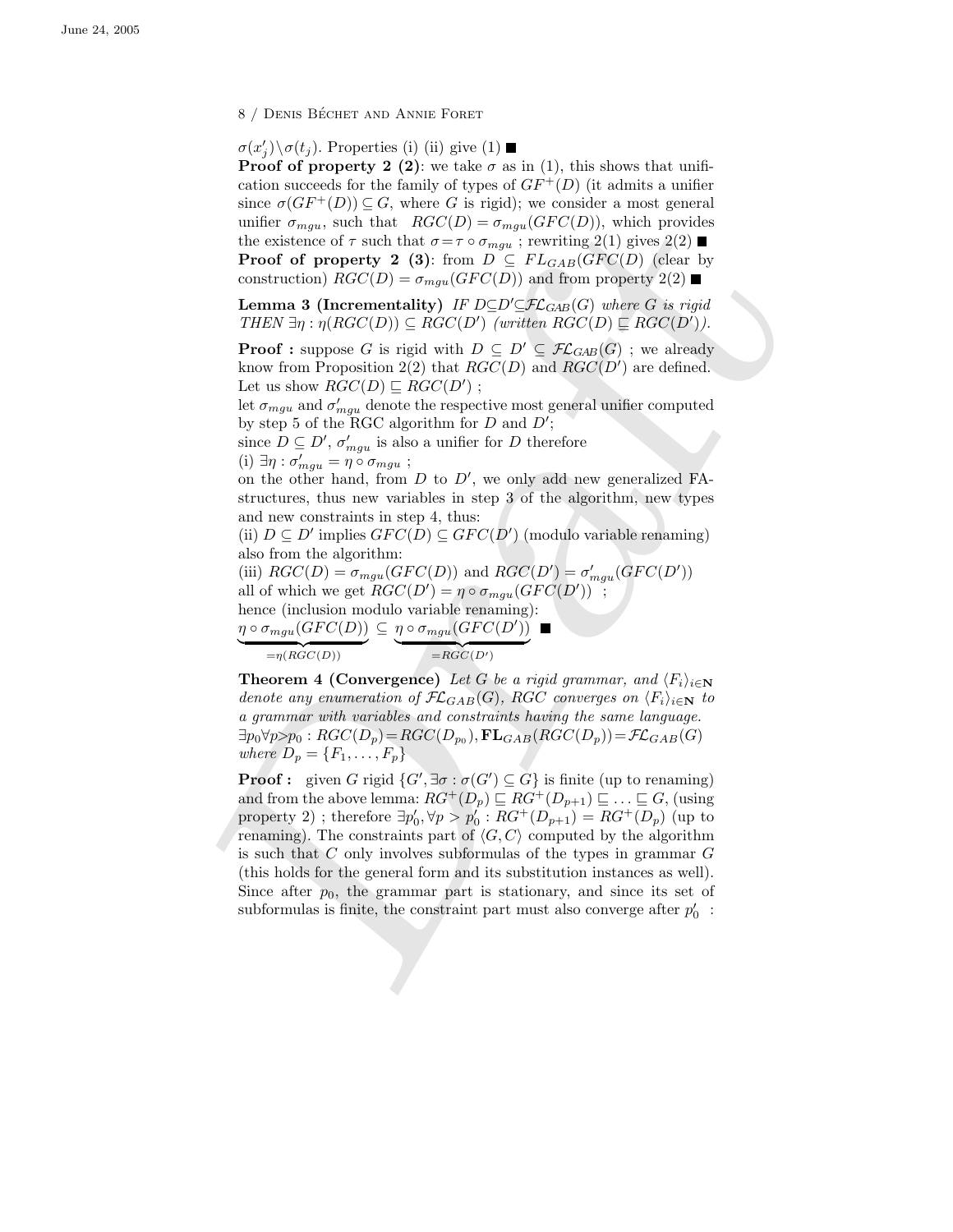References / 9

 $\exists p_0 > p'_0 : \forall p > p_0 : RC^+(D_{p+1}) = RC^+(D_p).$ The language equality is then a corollary using property  $2(3)$ 

## 1.6 Conclusion and remarks

We have proposed a learning algorithm that is unification-based, polynomial according to the size of the input data (unification can be performed in linear time using a suitable data structure), and that can be performed incrementally with new structured sentences.

We recall that a sentence generated by any NL gammar can be recognized in polynomial time Aarts and Trautwein (1995). The output of the RGC algorithm is a grammar with variables and constraints that also represents the memoized information used to obtain a polynomial parsing algorithm from a grammar without constraint.

We have proposed a learning algorithm that is unification-based, polynomial scoroling to the size of the input ratio (unification can be performed in three strematically with new structure (seniesce). We receive the perfo Another perspective is the extension of the result and the algorithm exposed here to other variants of categorial grammars; this should apply to NL allowing empty sequents ; another candidate is the associative version, where the forward and backward rules could be still generalized allowing a sequence of types instead of a single type as argument.

## References

- Aarts, E. and K. Trautwein. 1995. Non-associative Lambek categorial grammar in polynomial time. Mathematical Logic Quaterly 41:476–484.
- Bechet, Denis and Annie Foret. 2003. k-valued non-associative Lambek grammars are learnable from function-argument structures. In Proccedings of WoLLIC'2003, volume 85, Electronic Notes in Theoretical Computer Science.
- Bonato, Roberto and Christian Retoré. 2001. Learning rigid lambek grammars and minimalist grammars from structured sentences. Third workshop on Learning Language in Logic, Strasbourg .
- Buszkowski, W. 1997. Mathematical linguistics and proof theory. In van Benthem and ter Meulen (1997), chap. 12, pages 683–736.
- Buszkowski, Wojciech and Gerald Penn. 1990. Categorial grammars determined from linguistic data by unification. Studia Logica 49:431–454.
- de Groote, Philippe and François Lamarche. 2002. Classical non-associative lambek calculus. Studia Logica 71.1 (2).
- Foret, Annie and Yannick Le Nir. 2002. Lambek rigid grammars are not learnable from strings. In COLING'2002, 19th International Conference on Computational Linguistics. Taipei, Taiwan.